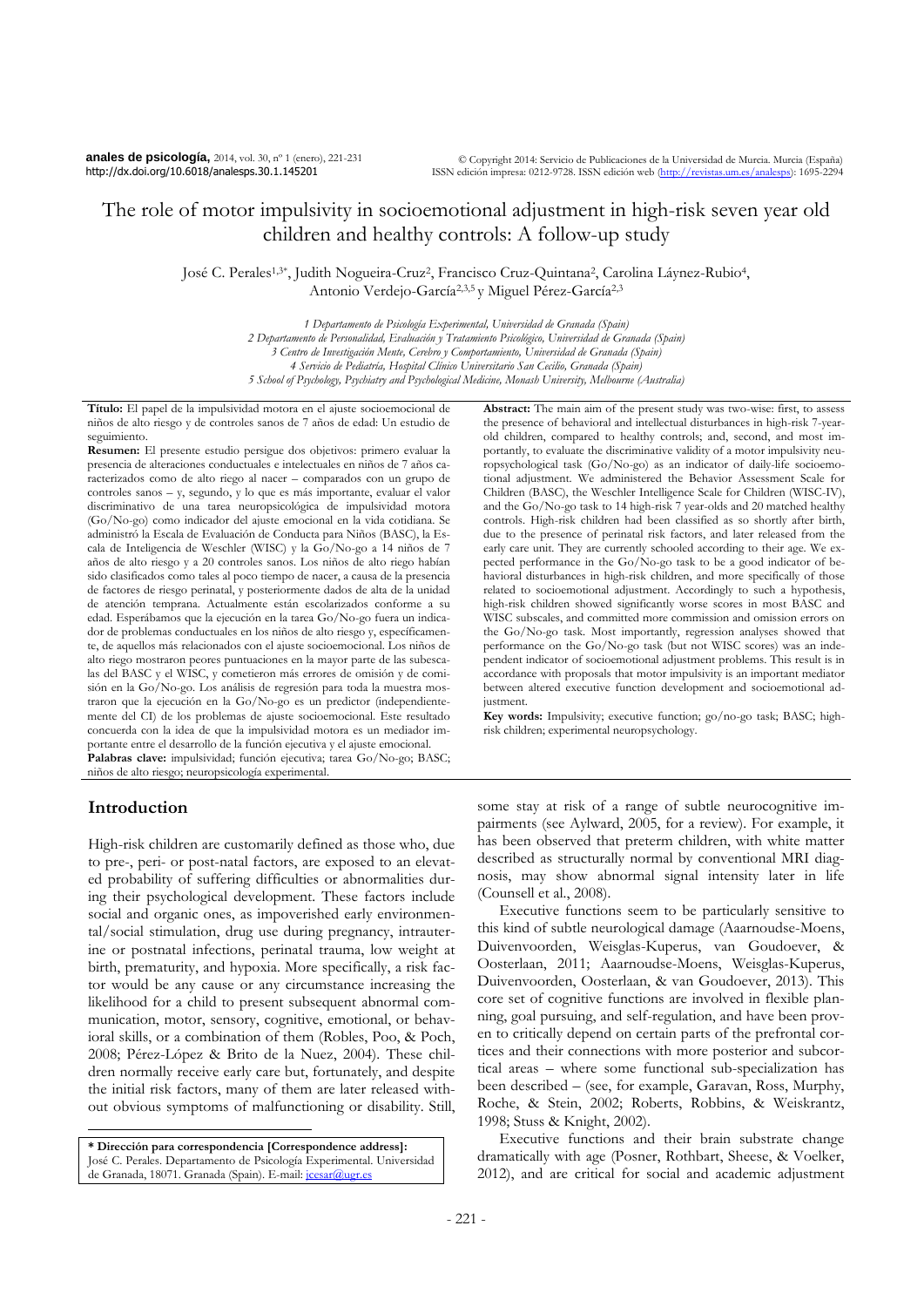(Rueda, Checa, & Rothbart, 2011; Sastre-Riba, Merino-Montero, & Poch-Olivé, 2007; Sastre-Riba, 2006). In addition, although executive functions do not fully develop until late adolescence or early adulthood, some of their components are operating by the end of the first year of life (Diamond, 1998). Unfortunately, research efforts on the relationship between executive functioning and abnormal development are incomplete in at least two aspects. First, although there exist many studies showing executive impairments in children with ADHD (e.g. Semrud-Clikeman, Pliszka, & Liotti, 2008), clinically significant aggressive behavior (e.g. Kockler, & Stanford, 2008), obsessivecompulsive disorder (e.g. Shin, Choi, Kim, Hwang, Kim, & Cho, 2008), autism (e.g. Happé, Booth, Charlton, & Hughes, 2006), Down syndrome (Sastre-Riba et al., 2007), and other clinical diagnoses, only a few of them focus on executive functioning development in high risk children (e.g. Aaarnoudse-Moens et al., 2011, 2013; Calderon, Bonnet, Courtin, Concordet, Plumet, & Angeard, 2010; Roussotte et al., 2012) According to Johnson (2000), executive functions are particularly fragile, and their alteration – even a subtle one – in high-risk children can have an impact on the acquisition of basic skills and knowledge during the preschool age. From a practical point of view this is especially important, as the difficulties shown by some of these children are often subtle but generalized to many cognitive and behavioral domains, are not easily classifiable, and their causal connection with the original risk factors can remain obscure.

And second, when considering the impact of executive dysfunction on development, purely intellectual skills have received much more attention than socioemotional ones (see, for example, Bunge & Zelazo, 2006; Crone, Wendelken, Donohue, van Leijenhorst, & Bunge, 2006; although there are some relevant exceptions; Hongwanishkul, Happaney, Lee, & Zelazo, 2005; Levin & Hanten, 2005; see Rueda & Paz-Alonso, 2013; Eisenberg, Smith, & Spinrad, 2011, for recent reviews), despite the fact that the latter probably have a much larger impact on children's adjustment to their social environment and their quality of life.

In the present work, we will focus on one specific aspect of executive functioning, motor control and inhibition (as measured by a lab paradigm known as Go/No-go task) and its value as discriminative indicator of socioemotional adjustment in high-risk children, as reported by their parents. The Go/No-go task is a simple reaction time task in which individuals must make a single motor response (i.e. press a key) when a certain stimulus is presented on screen and to restrain from making any response when a second, similar one, is presented, normally under time pressure conditions. In previous works with adults, we have found distinctive response patterns in this task in drug users (Verdejo-García, Perales, & Pérez-García, 2007), and high trait-impulsivity individuals from non-clinical samples (Perales, Verdejo-García, Moya, Lozano, & Pérez-García, 2009), and, in general, a number of works have found associations between performance in this task and behavioral patterns with elements of impulsiveness (e.g. Dougherty et al., 2003; Berlin & Bohlin, 2002; Fernández-Serrano, Perales, Moreno-López, Pérez-García, & Verdejo-García, 2012; see Perales et al., 2009; Spinella, 2004, for reviews). Trait impulsivity is, in turn, related to inappropriate or disruptive behavior (Muñoz, Carreras, & Braza, 2004; Pihet, Suter, Halfon, & Stephan, 2012; Romer et al., 2009).

The term *motor impulsivity* (Bechara, 2002) has been coined to differentiate impulsivity as reflected by tasks with a primary motor component (Go/No-go, Flanker task, Stop-signal, Stroop; see Spinella, 2004) from cognitive impulsivity, understood as lack of deliberation either about the presence of the conditions necessary to make a response, or about the immediate and delayed consequences of making a decision. In this sense, motor impulsivity has often been equated to "disinhibition", referring to the idea that top-down control mechanisms ordinarily suppress automatic or prepotent responses that are not appropriate for the current demands (Aron, 2007; Simmonds, Pekar, & Mostofsky, 2008). The common view, with regard to the Go/No-go task, is that the no-go stimulus triggers some inhibitory signal that allows the individual to restrain from responding. Weakness of that signal (disinhibition) should then be associated to high rates of commission errors in lab tasks, and by extension, to impulsive behavior in daily life.

Although, according to our previous results, this account the Go/No-go task is probably too simplistic, the relationship between Go/No-go performance and impulsive-like behavior in daily life, both in clinical and non-clinical populations, stands undeniable. Multiple versions of the Go/Nogo task have been used in a variety of populations and environments (see Perales et al., 2009; Chamberlain & Sahakian, 2007, for reviews), and, most interestingly, the Go/No-go task is a marker of the development of inhibitory control in children (Simpson & Riggs, 2006). In accordance with the predominant interpretation of the task, it is suggested that younger children often do respond in the no-go trials because their weak inhibitory control is insufficient to stop the prepotent response. In addition, similarly to what happens with adults, motor impulsivity in children has been linked to learning problems (Donfrancesco, Mugnaini, & Dell"uomo, 2005; Arce & Santiesteban, 2006), ADHD (Wodka et al., 2007; Rubia, Smith, & Taylor, 2007), and personality disorders (Reynolds, Ortengren, Richards, & De Wit, 2006; Chapman, Leung, Lynch, & Lynch, 2008).

In summary, there are good reasons to think that the Go/No-go task is a sensitive indicator of prefrontal/executive alterations related to behavioral control and impulsivity. Most importantly, we expect performance in the Go/No-go task to be a good indicator of behavioral disturbances in high-risk children, and more specifically of those related to socioemotional adjustment (via the connection between impulsivity and problematic behaviors).

This hypothesis is relevant in two ways. First, from a practical point of view, it is important to take into account that the children participating in the study (7 year-olds) had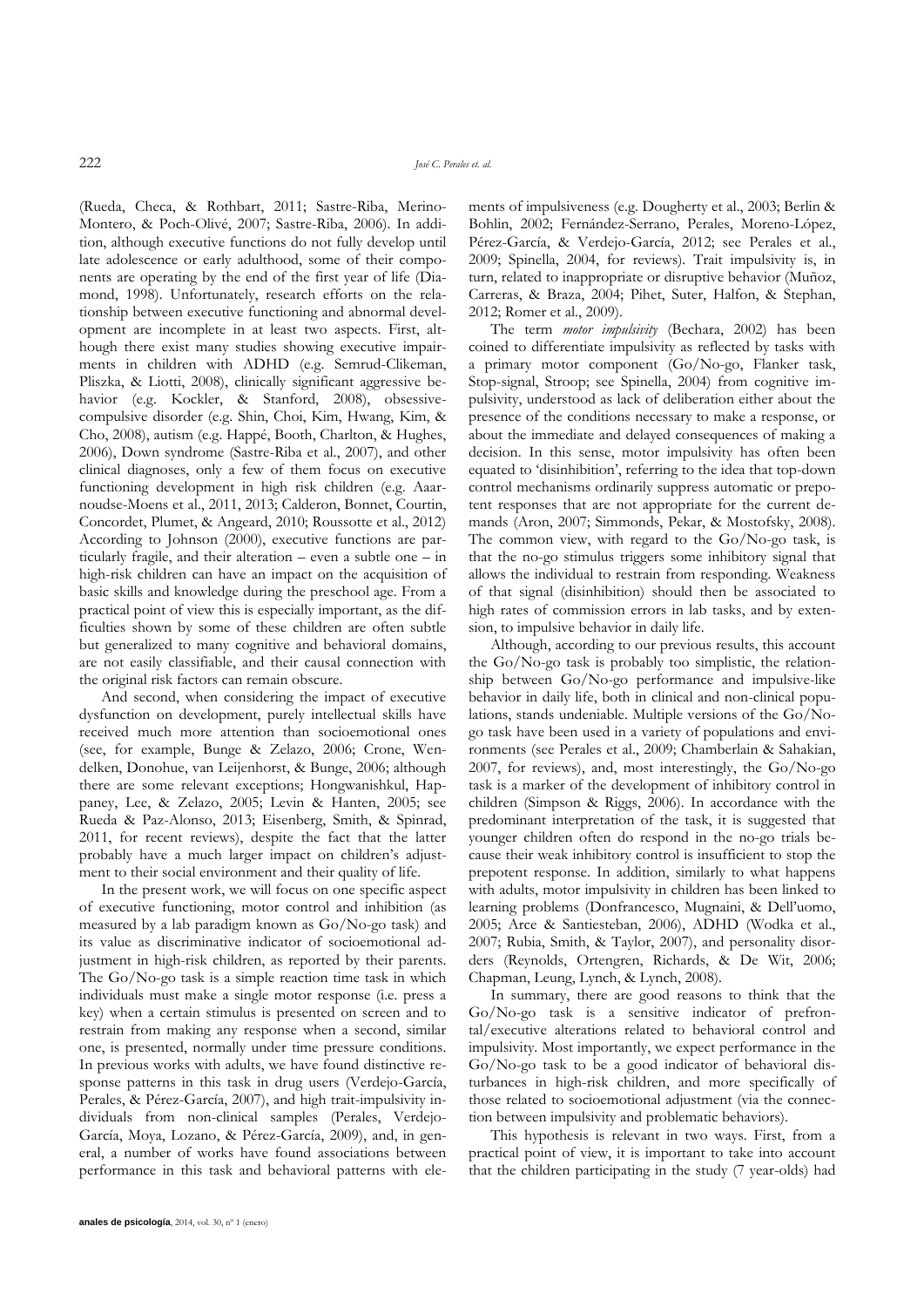been long ago released from any kind of special treatment program. Although they had been monitored in a special care unit shortly after birth, due to the presence of one or more risk factors (as defined above), since then they have been considered normal, and are currently schooled in accordance with their age. The identification of executive functioning abnormalities, even if they are slight, and the corroboration that these abnormalities have detectable behavioral consequences, is crucially important to decide how high-risk children should be monitored and treated during early development.

And second, given the vast array of socioemotional adjustment and intellectual variables assessed in this study (those include in the BASC scale and the WISC-IV scale, see Method section) the identification of which of these are consistently correlated with motor impulsivity will provide a much clearer picture of what motor impulsivity is, and the role it plays in daily children"s psychological functioning. Previewing the results, according to regression analyses, Go/No-go performance (at difference with purely intellectual variables as measured by the WISC scale) strongly and consistently correlated with problems in several behavioral domains related to impulse control, self-regulation, and social interaction. This finding is of special theoretical importance, as it demonstrates that the Go/No-go task is not capturing altered psychological development molarly, but a subset of aspects especially relevant for socioemotional adjustment.

#### **Method**

#### **Participants**

14 high-risk children and 20 healthy controls, matched in age and sociodemographic variables, took part in this study. The high-risk (HR) group was composed of 8 males and 6 females, with a mean age of 97 months  $(SD = 4.64)$ . All of them were in primary school during the assessment period (1 in 1st grade, 10 in 2nd grade, and 3 in 3rd grade), and had been classified as high-risk children by a team including a psychologist, a pediatrician, and a neuropediatrician shorly after birth (Early Monitoring and Stimulation Unit, San Cecilio University Hospital, Granada, Spain). The reasons for being classified as high-risk were diverse: 6 of them had been given birth prematurely, 2 showed slowed psychomotor development, 1 of them showed slowed fetal growth, 1 of them showed neuroimaging abnormalilties, 1 had recovered from an episode of cot death, 1 suffered convulsions, 1 suffered a metabolic disorder, and 1 suffered respiratory distress. The clinical characteristics of the sample are described in Table 1.

On the other hand, the group of healthy controls (HC) was composed of 8 males and 12 females with a mean age of 94 months  $(SD = 4.08)$ , recruited from the second grade at a primary school in Albolote, Granada (Spain).

#### **Instruments**

*Go/No-go task.* As noted above, the Go/No-go task is considered a marker of inhibitory control and motor impulsivity. The task consisted of 100 trials. During the first 50 trials, the child was instructed to press any key in a keyboard whenever a distinctive stimulus (a duck or a mouse in the identity version of the task, or a circle of one of two different colors, in the color version) appeared on screen, and to refrain from responding when the other stimulus of the pair (the other animal or the other color) was presented. After the 50th trial, a distinctive sound warned the child that the criterion had changed, in such a way that the 'go' stimulus became the "no-go" one, and vice versa. In both phases (preand post-shift) half of the trials were "go" and the other half 'no-go' ones. The inter-stimulus interval (ISI) was set at 900 ms, and each stimulus was presented during 1000 ms. Auditory feedback (one of two distinctive sounds) was provided after each response to indicate whether that response had been right or wrong. Half of the children received the identity version of the task, and the other half the color version. The assignation of stimuli to the go and no-go conditions was balanced.

**Table 1.** Clinical data for the High-risk children group.

| Variable                            | Mean    | SD     | $\boldsymbol{n}$ |
|-------------------------------------|---------|--------|------------------|
| Gestational age                     | 36.07   | 4.14   |                  |
| Weight at birth (g)                 | 2537.50 | 922.15 |                  |
| Height at birth (cm)                | 46.12   | 5.36   |                  |
| Head diameter at birth (cm)         | 32.33   | 4.32   |                  |
| Apgar test (1 min.)                 | 6.40    | 2.12   |                  |
| Apgar test (5 min.)                 | 7.90    | 1.90   |                  |
| Duration of stay in the unit (days) | 13.88   | 8.29   |                  |
| Birth type                          |         |        |                  |
| Normal                              |         |        | 5                |
| Cesarean                            |         |        | 9                |
| Neurological problems (severity)    |         |        |                  |
| None                                |         |        | 2                |
| Low                                 |         |        | 8                |
| Moderate                            |         |        | $\mathbf{1}$     |
| High                                |         |        | $\overline{0}$   |
| Highest                             |         |        | $\overline{0}$   |
| Unknown                             |         |        | 3                |
| Admission diagnosis                 |         |        |                  |
| Preterm birth                       |         |        | 6                |
| Neuroimaging abnormalities          |         |        | $\mathbf{1}$     |
| Slow intrauterine growth            |         |        | 1                |
| Psychomotor retardation             |         |        | $\overline{2}$   |
| Cot death incident                  |         |        | $\mathbf{1}$     |
| Metabolic disorder                  |         |        | 1                |
| Respiratory distress                |         |        | $\mathbf{1}$     |
| Convulsions                         |         |        | 1                |
| Release diagnosis                   |         |        |                  |
| Preterm birth                       |         |        | 6                |
| Neuroimaging abnormalities          |         |        | $\mathbf{1}$     |
| Slow intrauterine growth            |         |        | $\overline{c}$   |
| Abnormal muscular tone              |         |        | $\overline{c}$   |
| Cot death incident                  |         |        | $\overline{1}$   |
| Congenital metabolopathy            |         |        | $\mathbf{1}$     |
| Convulsions                         |         |        | $\mathbf{1}$     |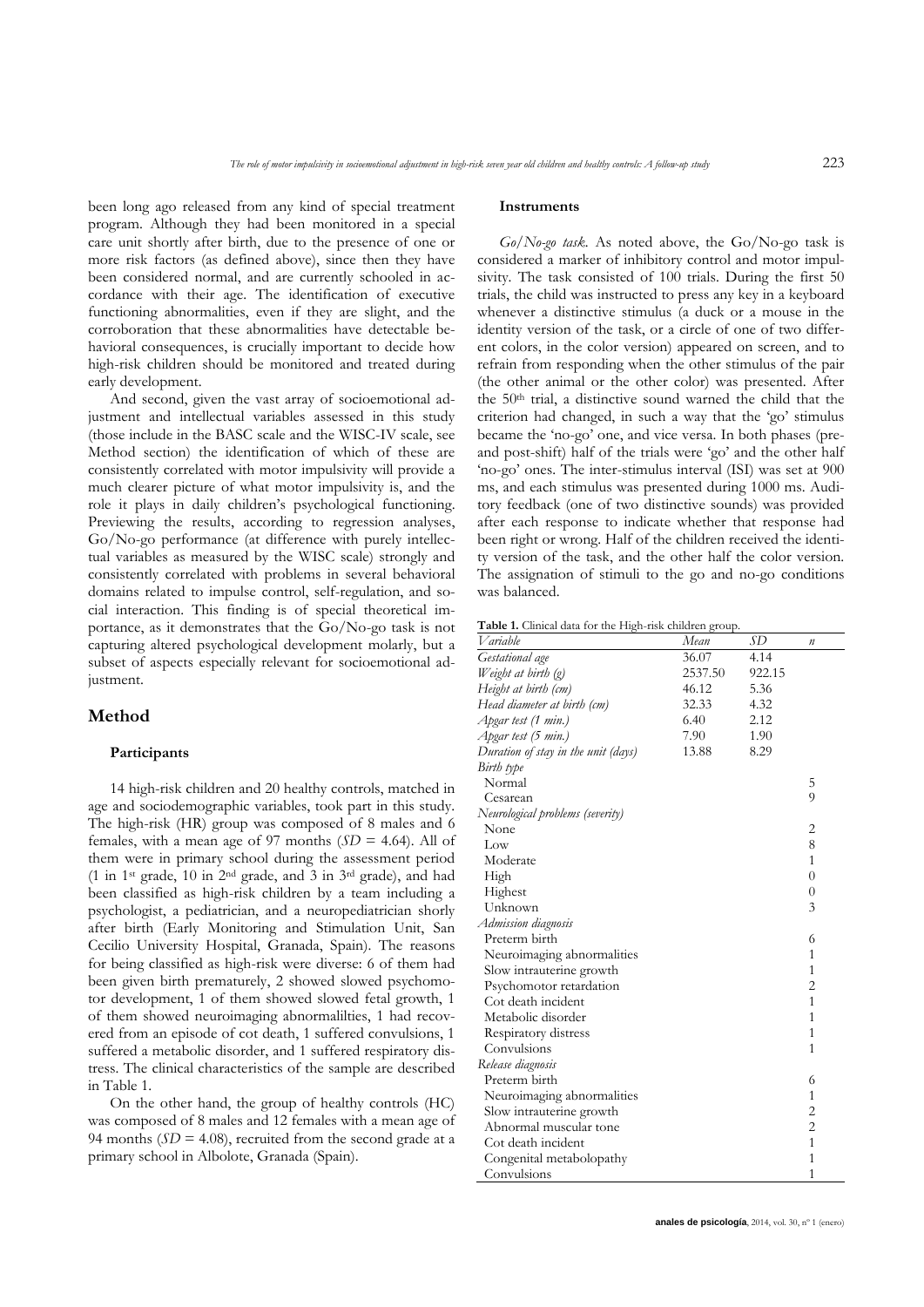*BASC (Behavior Assessment System for Children).* This toolkit (Reynolds & Kamphaus, 1992 [2004]) assesses a number of behavioral dimensions in children and adolescents, by means of several multi-item Likert-type scales. Although the instrument includes scales for parents (P), teachers (T) and other tools for observation and self-report, all of them can be administered separately. Only the P scale (for parents) was used in the present work. This allows to assess Adaptability (e.g. *the child adjusts well to family plans*, *recovers quickly after a setback*), Agression (*hits other children*, *seeks revenge*), Anxiety (*is nervous*, *worries about making mistakes*), Attention problems (*listens to directions*, *pays attention*), Atypicality (*acts strangely*, *sees things that are not there*), Conduct problems (*lies out of troubles*, *deceives others*), Depression (*is sad*, *seems lonely*), Hyperactivity (*cannot wait to take turn*, *acts out of control*), Leadership (*gives good suggestions for solving problems*, *is good at getting people to work together*), Social skills (*compliments others*, *offers help to other children*), Somatization (*has stomach problems*, *complains of being sick when nothing is wrong*), and Withdrawal (*avoids other children*, *does not join group activities*). Several composite measures were computed from these sub-scales: Internalizing problems (Anxiety, Depression, Somatization), Externalizing problems (Hyperactivity, Aggression, Conduct problems), and Adaptive skills (Adaptability, Social Skills, Leadership). So, 15 measures (3 of them composite) were obtained for each child.

*WISC-IV (Weschler Intelligence Scale for Children, version IV).* This is most recently updated version of the Wechsler scales for children (WISC, WISC-R and WISC-III, Weschler, 2005). It provides information on the child's overall intellectual capacity (Total IQ) and on his performance on four major factors of intelligence (Verbal comprehension, Perceptual reasoning, Working memory, and Processing speed). The scale contains 15 subtests, 10 compulsory and 5 optional. In the last version, 5 new tests have been included (Animals, Riddles, Matrices, Concepts, and Letters and Numbers) and 3 have been removed (Mazes, Puzzle, and Comics). All materials have also been renovated, and contents of the subtests have been reviewed and updated in accordance with social changes and recent research advances. The Spanish version has been validated with a sample of 1590 children, which allows 33 age groups for referencing (in 4-month intervals).

#### **Procedure**

Selection of HR children from the special care unit was made incidentally, among children born between September 1, 1998 and the end of 1999. The parents of all the children were first contacted by mail, and then telephonically, to be informed about the aims of the study. Finally, a date was arranged with each of the families to discuss the issue personally, and informed consent was obtained.

Individual assessments were carried out on the Special Care Unit facilities, by one Psychologist with an MD in Clinical Psychology. WISC and Go/No-go tasks took between 2 and 3 hours per child, breaks included (these were arranged individually). While the child was being assessed, and after being instructed, the parents filled the BASC-P scale in another room.

Recruiting for the healthy controls" group was made with the informed consent of the school board of the *Tinar* Infant and Primary School (Albolote, Spain). For assessment, children were called to the school's counselor one by one during regular class activities. Assessment was carried out by the same evaluator, and following the same protocol as in the HR group. The parents of these children were contacted and instructed to fill the BASC-P scale at home, which was later collected by the teachers and handed to the evaluator. An individual report on the results of the assessment was made for each child, for the teachers' and school's records.

#### **Analysis rationale**

First, in order to properly characterize the differences between the two groups of participants, from the behavioral and intellectual point of view, T-scores from HR and controls in the 15 (previously described) sub-scales of the BASC were submitted to a MANOVA with Group (high risk children, HR; age-matched controls) as the independent factor and the 15 BASC typical scores as dependent variables. Independent one-way ANOVAs, with Group as the independent variable, were also carried out over each of the 15 BASC typical scores. The same analysis procedure (global MANOVA plus independent ANOVAs) was also followed with the 5 WISC scores (Total IQ, Verbal comprehension, Perceptual reasoning, Working memory and Processing speed).

Secondly, performance measures from the Go/No-go tasks were included in a series of ANOVAs with Group (HR; controls) as the main independent variable. False alarm rates (*f*), hit rates (*h*), and hit latencies were calculated for each 10 trial block in the Go/No-go task. Hit rate, *h*, was computed as the ratio between the number of hits (correctly responded Go trials) and the number of Go trials (hits + misses) in a block. False alarm rate, *f*, on the other hand, was computed as the ratio between the number of false alarms (incorrectly responded No-go trials), and the total number of No-go trials (false alarms + correct rejections) in a block. Corresponding Group x Block ANCOVAs on the three measures were also carried out with the total WISC score (IQ) as the only covariate.

And third, and most importantly, scores in the different sub-scales of the behavioral problems questionnaire (BASC) were regressed over Go/No-go pre-shift false alarm and hit rates, Go/No-go post-shift false alarm and hit rates, and WISC total IQ score, for the two groups together. Pre-shift hit and false alarm rates were computed over the 50 trials in the first five blocks of the Go/No-go task (preceding the response assignation shift), whereas post-shift hit and false rates were computed over the 50 trials posterior to the response assignation shift (blocks 6 to 10). Separate linear re-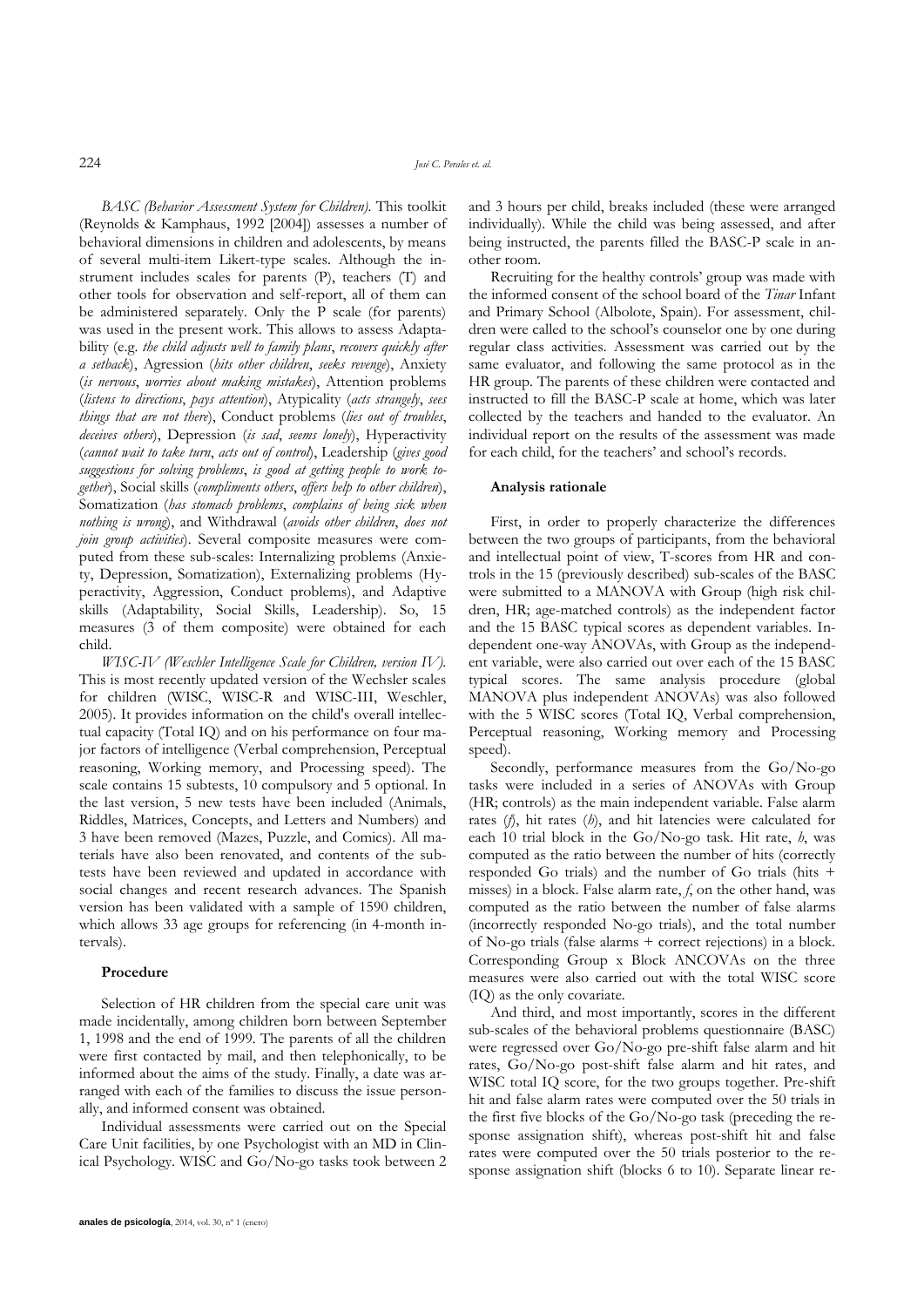gression analyses were carried out for pre-shift and postshift rates, in order to avoid correlations among variables beyond the colinearity tolerance level. The aim of this series of analyses was to corroborate whether the Go/No-go task can signal behavioral problems, independently of general cognitive deficits detected by the WISC scale.

### **Results and interpretation**

#### **BASC and WISC scores in HR children and controls**

*T*-scores were obtained for each child in each of the following BASC-P (parents) sub-scales: Aggression, Hyperactivity, Conduct problems, Attention problems, Atypicality, Depression, Anxiety, Withdrawal, Somatization, Adaptability, Social Skills, Leadership, Externalizing problems (Externalization), Internalizing problems (Internalization), and Adaption skills. A MANOVA was carried out over all of them, with Group (HR, controls) as the independent variable. Mean scores for each group and each dependent variable are displayed in Table 2 (top panel).

Such a MANOVA yielded a main significant effect, Wilks" *lambda* < .001, *F*(15, 18) = 3.511, *p < .*001, of the grouping factor. Results of independent ANOVAs on each dependent measure are displayed in Table 2 (top panel). As can be readily seen, the effect of group was significant on all measures except Anxiety, Withdrawal, and Somatization. The difference was marginally significant for Internalizing problems as a whole. For all significant differences, scores were worse (higher for negative traits, lower for positive traits) for HR children than for controls.

An equivalent MANOVA was carried out on the five scores of the WISC test. As expected, this yielded a significant main effect of Group, Wilks'  $lambda < .428$ , F(5, 28) = 7.473,  $p \leq 0.001$ . Results of independent ANOVAs on each dependent measure are displayed in Table 2 (bottom panel). The effect of group was significant on the 4 sub-scales, and IQ, with HR children showing worse scores than controls.

#### **Go/no-go performance in HR children and controls**

*Hit rates.* The Group (HR, controls) x Block (1-10) ANOVA on hit rates, *h*, yielded significant effects of Block,  $F(9, 270) = 4.50$ ,  $MSE = .025$ ,  $p < .001$ , Group,  $F(1, 30) =$ 4.30,  $MSE = .063$ ,  $p = .047$ , and the Group x Block interaction,  $F(9, 270) = 1.97$ ,  $MSE = .025$ ,  $p = .044$ . As displayed on Table 3, *h* grew across blocks for the two groups, and was globally higher for controls (although the response assignation shift in Block 6 produced an abrupt decay in the control group that was not evident in the HR group). Partial tests (LSD) showed that the group effect was significant only in the first block, and marginally significant in the second one  $(p = .063)$ , which means that the performance improvement for the control group was faster than for the HR group.

An equivalent ANCOVA with the same design, and global WISC IQ as covariate made all effects but the one of Block [*F*(9, 161) = 1.99, *MSE* = .025, *p = .*041] disappear (*F*   $\leq$  1 for the two previously significant effects). This an strong association between general cognitive functioning and motor impulsivity (as measured by hit rates in the Go/No-go task) in this sample of children that makes the effect of group on one measure non-differentiable from the effect on the other one.

**Table 2.** Mean, *SD* for the two groups of children (HR, Controls) in each of the 15 BASC sub-scales (typical scores), and each of the 5 WISC scores. *MSE*, *F*, and *p* are reported for each ANOVA involving the independent factor Group and each of the dependent variables

|                     | Sub-scale            | Group     | Mean   | SD    | <b>MSE</b> | F                                                                                                                                                                                                                                                                                         |  |
|---------------------|----------------------|-----------|--------|-------|------------|-------------------------------------------------------------------------------------------------------------------------------------------------------------------------------------------------------------------------------------------------------------------------------------------|--|
|                     | Agression            | НR        | 57.21  | 16.72 | 181.23     | 5.77                                                                                                                                                                                                                                                                                      |  |
|                     |                      | Controls  | 45.95  | 10.67 |            |                                                                                                                                                                                                                                                                                           |  |
|                     | Hyperactivity        | <b>HR</b> | 60.14  | 17.39 |            |                                                                                                                                                                                                                                                                                           |  |
|                     |                      | Controls  | 44.20  | 7.45  |            |                                                                                                                                                                                                                                                                                           |  |
|                     | Conduct problems     | НR        | 67.07  | 14.58 | 13.19      |                                                                                                                                                                                                                                                                                           |  |
|                     |                      | Controls  | 49.80  | 8.59  |            |                                                                                                                                                                                                                                                                                           |  |
|                     | Attention problems   | <b>HR</b> | 64.57  | 12.33 |            |                                                                                                                                                                                                                                                                                           |  |
|                     |                      | Controls  | 44.70  | 11.49 |            |                                                                                                                                                                                                                                                                                           |  |
|                     | Atypicality          | <b>HR</b> | 54.36  | 10.47 | 65.58      |                                                                                                                                                                                                                                                                                           |  |
|                     |                      | Controls  | 44.20  | 5.95  |            |                                                                                                                                                                                                                                                                                           |  |
|                     | Depression           | HR        | 56.50  | 13.05 | 106.58     |                                                                                                                                                                                                                                                                                           |  |
|                     |                      | Controls  | 46.05  | 7.93  |            |                                                                                                                                                                                                                                                                                           |  |
| <b>BASC</b> Anxiety |                      | <b>HR</b> | 50.93  | 8.25  | 53.60      |                                                                                                                                                                                                                                                                                           |  |
|                     |                      | Controls  | 51.30  | 6.61  |            |                                                                                                                                                                                                                                                                                           |  |
|                     | Withdrawal           | HR        | 49.93  | 13.53 | 93.15      |                                                                                                                                                                                                                                                                                           |  |
|                     |                      | Controls  | 43.75  | 5.62  |            |                                                                                                                                                                                                                                                                                           |  |
|                     | Somatization         | <b>HR</b> | 47.29  | 13.26 | 96.48      |                                                                                                                                                                                                                                                                                           |  |
|                     |                      | Controls  | 42.65  | 6.49  |            |                                                                                                                                                                                                                                                                                           |  |
|                     | Adaptability         | <b>HR</b> | 47.71  | 1.90  | 78.96      |                                                                                                                                                                                                                                                                                           |  |
|                     |                      | Controls  | 56.10  | 7.19  |            |                                                                                                                                                                                                                                                                                           |  |
|                     | Social skills        | <b>HR</b> | 45.07  | 9.79  | 93.55      |                                                                                                                                                                                                                                                                                           |  |
|                     |                      | Controls  | 56.35  | 9.59  |            |                                                                                                                                                                                                                                                                                           |  |
|                     | Leadership           | <b>HR</b> | 44.57  | 6.98  | 58.79      |                                                                                                                                                                                                                                                                                           |  |
|                     |                      | Controls  | 55.00  | 8.10  |            |                                                                                                                                                                                                                                                                                           |  |
|                     | Externalization      | <b>HR</b> | 63.57  | 17.03 | 165.91     |                                                                                                                                                                                                                                                                                           |  |
|                     |                      | Controls  | 45.75  | 9.00  |            |                                                                                                                                                                                                                                                                                           |  |
|                     | Internalization      | <b>HR</b> | 53.21  | 13.26 | 91.79      |                                                                                                                                                                                                                                                                                           |  |
|                     |                      | Controls  | 46.50  | 5.85  |            |                                                                                                                                                                                                                                                                                           |  |
|                     | Adaption skills      | <b>HR</b> | 45.29  | 7.56  | 61.71      |                                                                                                                                                                                                                                                                                           |  |
|                     |                      | Controls  | 57.25  | 8.05  |            | .022<br>155.72 13.44 .001<br>18.87 .000<br>14.18 23.20 .000<br>12.96 .001<br>8.44 .007<br>.02 .885<br>3.38 .075<br>1.83.185<br>7.33 .011<br>11.20 .002<br>15.23 .000<br>15.76 .000<br>4.04 .053<br>19.10 .000<br>3.04 .000<br>14.15 .001<br>17.11 .000<br>15.85 .000<br>275.19 29.28 .000 |  |
|                     | Verbal comprehension | <b>HR</b> | 75.86  | 13.59 | 235.26     |                                                                                                                                                                                                                                                                                           |  |
|                     |                      | Controls  | 105.15 | 16.43 |            |                                                                                                                                                                                                                                                                                           |  |
|                     | Perceptual reasoning | <b>HR</b> | 83.21  | 18.84 | 27.00      |                                                                                                                                                                                                                                                                                           |  |
|                     |                      | Controls  | 104.75 | 14.55 |            |                                                                                                                                                                                                                                                                                           |  |
|                     | WISC Working memory  | <b>HR</b> | 82.50  | 19.54 | 319.10     |                                                                                                                                                                                                                                                                                           |  |
|                     |                      | Controls  | 108.25 | 16.62 |            |                                                                                                                                                                                                                                                                                           |  |
|                     | Processing speed     | <b>HR</b> | 86.93  | 18.66 | 20.06      |                                                                                                                                                                                                                                                                                           |  |
|                     |                      | Controls  | 106.55 | 9.94  |            |                                                                                                                                                                                                                                                                                           |  |
|                     | IQ                   | <b>HR</b> | 75.57  | 18.22 |            |                                                                                                                                                                                                                                                                                           |  |
|                     |                      | Controls  | 106.85 | 15.37 |            |                                                                                                                                                                                                                                                                                           |  |

*False alarm rates.* The same Group x Block ANOVA on false alarm rates, f, yielded a significant effect for Group only, *F*(1, 30) = 13.28, *MSE* = .34, *p = .*001. Partial tests (LSD) showed this difference to be significant for blocks 2, 3, 4, 5, 7, 8, 9, and 10. Seemingly, the response assignation shift just before Block 6 produced a local increase in *f* in the control group, which made the difference between the two groups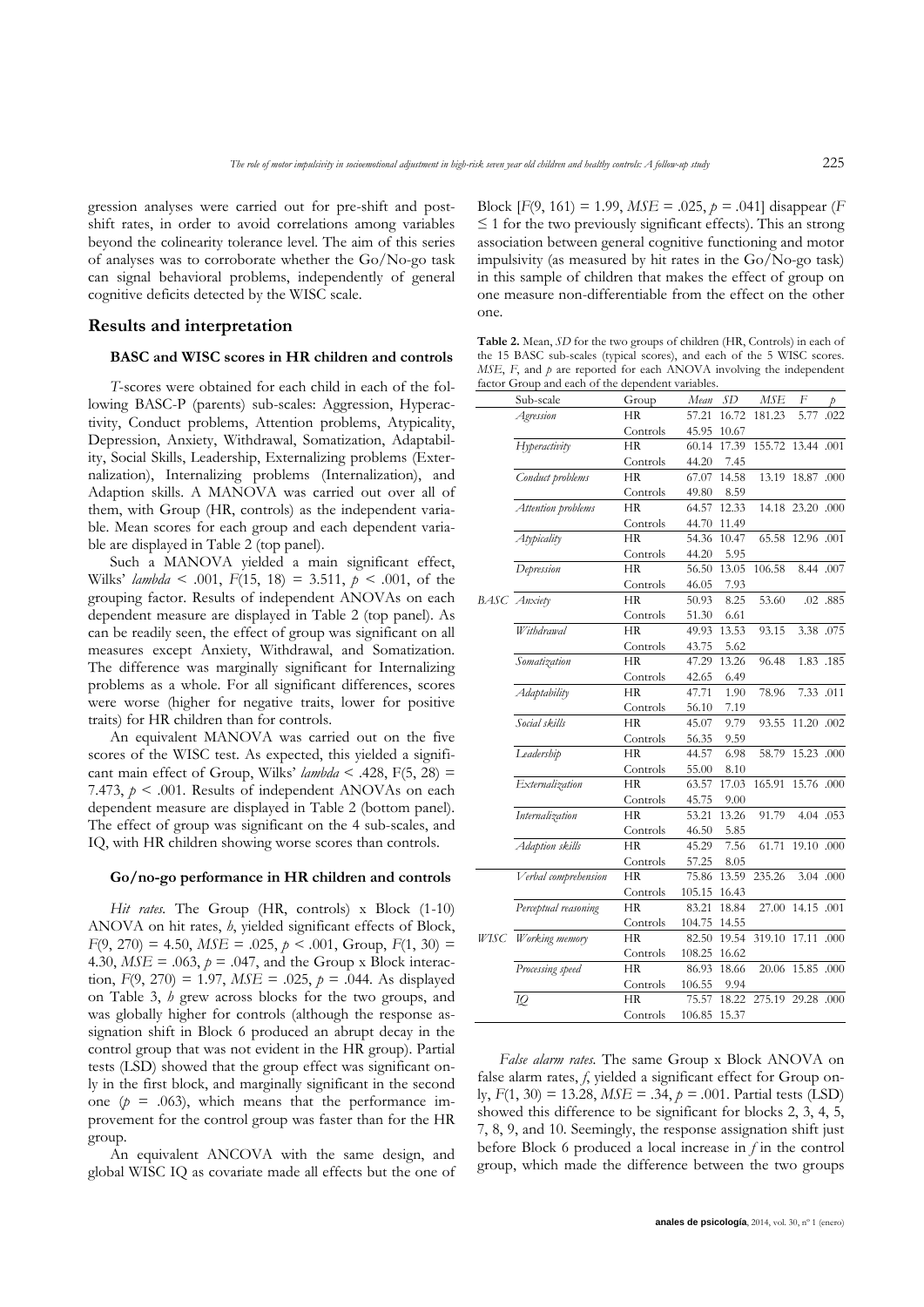-

temporarily disappear. Jointly, then, the two analyses reveal that controls were more sensitive to the response criterion shift that HR children (probably because controls were faster to transfer performance to an automatic, non-controlled mode).

**Table 3.** Mean and Standard Deviation (*SD*) for hit rates (h), false alarm rates (f), and hit latencies for each Block (1-10) x Group (HR, Controls) condition.

|          |           | h    |     | f    |     | hit latency |     |
|----------|-----------|------|-----|------|-----|-------------|-----|
|          |           | mean | SD  | mean | SD  | mean        | SD  |
| Block 1  | НR        | .67  | .32 | .26  | .32 | 930         | 379 |
|          | Control   | .87  | .20 | .18  | .17 | 832         | 230 |
| Block 2  | HR.       | .79  | .26 | .35  | .24 | 1170        | 546 |
|          | Control   | .93  | .15 | .14  | .18 | 813         | 310 |
| Block 3  | HR        | .90  | .17 | .38  | .37 | 1031        | 398 |
|          | Control   | .96  | .12 | .12  | .17 | 817         | 265 |
| Block 4  | HR.       | .93  | .16 | .49  | .41 | 801         | 310 |
|          | Control   | .97  | .09 | .10  | .18 | 723         | 192 |
| Block 5  | HR        | .86  | .29 | .34  | .30 | 615         | 256 |
|          | Control   | .96  | .09 | .10  | .13 | 784         | 286 |
| Block 6  | <b>HR</b> | .92  | .14 | .39  | .38 | 820         | 341 |
|          | Control   | .84  | .25 | .23  | .22 | 816         | 229 |
| Block 7  | HR        | .90  | .20 | .33  | .36 | 780         | 266 |
|          | Control   | .98  | .06 | .04  | .08 | 751         | 226 |
| Block 8  | HR        | .97  | .10 | .33  | .38 | 801         | 386 |
|          | Control   | .99  | .06 | .06  | .13 | 825         | 260 |
| Block 9  | HR        | .95  | .18 | .33  | .39 | 814         | 443 |
|          | Control   | .95  | .14 | .09  | .15 | 759         | 166 |
| Block 10 | HR        | .93  | .11 | .35  | .36 | 770         | 342 |
|          | Control   | .97  | .09 | .11  | .19 | 802         | 256 |

As in the previous analysis, the equivalent ANCOVA, with WISC global IQ score as covariate made the effect of Group vanish, *F*(1, 29) = 2.89, *MSE* = .331, *p = .*091. Our interpretation is similar to the one given for hit rates.

*Hit latencies.* Response latencies are reported for hits, but not for false alarms, as there were no false alarms in a number of blocks, which produces a significant impoverishment of data. The Block x Group ANOVA on hit latencies yielded significant effects of Block, *F*(9, 270) = 3.76, *MSE* = 62423.389,  $p < .001$ , and, more interestingly, Block x Group, *F*(9, 270)=2.61, *MSE* = 62423.389, *p = .*007. Non-corrected partial tests (LSD) showed a significant difference between groups for block 2 ( $p = .027$ ), and a marginally significant one for block 3 ( $p = .078$ ). In other words, controls were faster than HR children in the beginning of the task, and reaction times became more similar as the task progressed.

As in previous analyses, when WISC global IQ was introduced as a covariate in the Group x Block design, the effect of Group and the Group x Block interaction disappeared (all  $Fs < 1$ ).

#### **Relationship between Go/No-go performance and BASC scores**

In this section we go a step beyond in the exploration of common neuropsychological factors to the behavioral problems observed in the sample of HR children. As mentioned above, the Go/No-go task is interpreted as a neuropsychological marker of prefrontal functioning, and more specifically, of the integrity of the neural mechanisms necessary to inhibit inappropriate prepotent behaviors. Our prediction is thus that Go/No-go performance will be a factor significantly contributing to socioemotional adjustment, independently of its association with intellectual deficits in the sample selected for this study.

In order to test that hypothesis, we carried out two regression analyses for each BASC sub-scale. In the first of them, the corresponding BASC *T*-score was regressed over the rates of hits and false alarms in the 50 trials prior to the response criterion shift in the Go/No-go task, and the Total IQ score from WISC<sup>1</sup>. In the second one, the pre-shift Go/No-go scores were replaced by post-shift scores.

Results of the described series of regression analyses are reported in Tables 4.1., 4.2., and 4.3. When Go/No-go preshift scores were used as predictors (left panel in Tables 4.1.- 4.3.), hit rate (*h*) was independently predictive of Aggression, Hyperactivity, Adaptability, and the composite measure Externalizing problems. Note however, that in all of these cases a larger hit rate predicts worse BASC scores (larger scores in negative traits, and smaller ones in positive traits). This can seem paradoxical, unless the hit rate is considered along with the false alarm rate. *f* is independently predictive of Aggression, Atypicality, Withdrawal, Adaptability, and the composite measure Adaption skills. In all cases, a larger false alarm rate predicts worse BASC scores (larger scores for negative traits and smaller scores for positive ones). This pattern indicates that children with worse BASC scores, and particularly those with higher scores in aggression and lower adaptability, tend to respond more often in the Go/No-go task. In other words, more aggressive and less adapted children are more likely to press the key (make the response) both in go and no-go trials, which lead them to make less omissions, but also more commissions than controls.

As described in a previous section, in the second half of the task (and despite a local decrement due to the response shift), controls tend to reach a certain level of proficiency, with maintained low false alarm rates (f) and high hit rates (h). HR children, on the other hand, come neck to neck with controls (and close to ceiling) in terms of hit rates, but keep on committing a large number of false alarms. In consonance with that, we expected hit rates to become unrelated to BASC measures in the second part of the task (as most children show rather high hit rates), whereas false alarm rates should keep on being highly predictive of an array of

<sup>1</sup> <sup>2</sup>We carried out equivalent analyses introducing the 4 WISC sub-scores (Verbal comprehension, Perceptive reasoning, Working memory, and Processing speed) instead of Total IQ score. The results observed were mostly equivalent to the ones reported here. We kept the three-independentvariable  $(h, f, IQ)$  for two reasons. First, for the sake of simplicity; and second, because splitting IQ in its several component measures weakens its predictive value with regard to socioemotional adjustment, which would give the non-realistic impression that intellectual functioning is completely unrelated to socioemotional adjustment.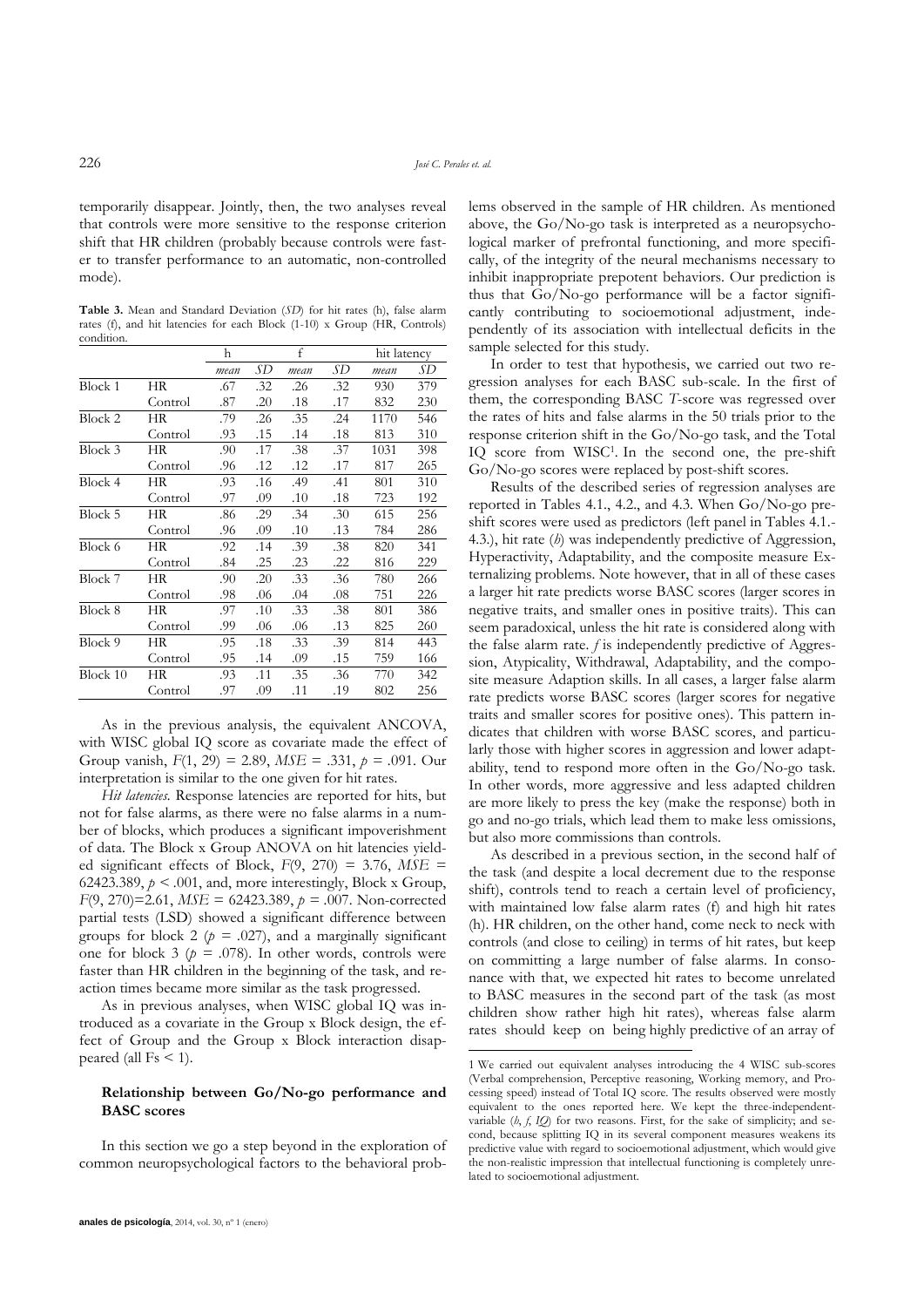Table 4.1. Results of regression analyses of the first 5 BASC subscales' scores. The left panel displays regression of BASC scores over the total IQ as measured by WISC, and pre-shift measures of the Go/No-go task. The right panel displays regression of BASC scores over the total IQ as measured by WISC and post-shift measures of the Go/No-go task. Non-standardized (*B*) and standardized ( $\beta$ ) regression coefficient, *t* value, and significance level (*p*) are reported for each linear regression analysis.

|                    | regressed over  | B       |        |         | regressed over          | В        | R      | t        |      |
|--------------------|-----------------|---------|--------|---------|-------------------------|----------|--------|----------|------|
| Agression          | IQ              | $-.22$  | $-.36$ | $-1.84$ | .077 IQ                 | $-.02$   | $-.03$ | $-.14$   | .890 |
|                    | $h$ (pre-shift) | 77.66   | .67    | 3.25    | $.003$ h (post-shift)   | 29.48    | .15    | .82      | .418 |
|                    | f (pre-shift)   | 35.57   | .55    | 2.72    | $.011\;$ f (post-shift) | 27.67    | .50    | 2.42     | .022 |
| Hyperactivity      | IQ              | $-48$   | $-.74$ | $-4.17$ | .000 IO                 | $-.24$   | $-.37$ | $-1.86$  | .073 |
|                    | h (pre-shift)   | 71.73   | .63    | 3.34    | $.002$ h (post-shift)   | 21.22    | .10    | .60      | .555 |
|                    | f (pre-shift)   | 14.80   | .22    | 1.19    | .243 $f$ (post-shift)   | 15.70    | .34    | 1.49     | .178 |
| Conduct Problems   | IQ              | $-.36$  | $-.58$ | $-3.15$ | .004 IO                 | $-.31$   | $-.50$ | $-2.78$  | .010 |
|                    | h (pre-shift)   | 18.39   | .17    | .86     | .399 $h$ (post-shift)   | 25.20    | .12    | .83      | .415 |
|                    | $f$ (pre-shift) | 16.44   | .25    | 1.33    | .195 $f$ (post-shift)   | 15.93    | .29    | 1.64     | .113 |
| Attention problems | IQ              | $-.410$ | $-.62$ | $-3.20$ | $.003$ IO               | $-.22$   | $-.33$ | $-.1.76$ | .088 |
|                    | h (pre-shift)   | 36.15   | .31    | 1.50    | .145 $h$ (post-shift)   | $-35.03$ | $-.16$ | $-1.03$  | .313 |
|                    | f (pre-shift)   | 13.86   | .20    | 1.00    | $.327 f$ (post-shift)   | 16.58    | .28    | 1.52     | .140 |
| Atypicality        | IQ              | $-.21$  | $-.50$ | $-2.70$ | $.012$ IQ               | $-.12$   | $-.30$ | $-.82$   | .079 |
|                    | h (pre-shift)   | 21.77   | .30    | 1.51    | .142 h $(post-shift)$   | 30.49    | .23    | 1.67     | .108 |
|                    | f (pre-shift)   | 13.37   | .40    | 2.09    | $.046$ f (post-shift)   | 21.05    | .57    | 3.59     | .001 |

Table 4.2. Results of regression analyses of the second 5 BASC subscales' scores. All other parameters are equivalent to the ones in Table 4.1.

|              | regressed over  | B        |        |         |      | regressed over                                                                                                                                                                                                                                                                                          | B                                                                                                                                                                                                                               | R                                                              |       |      |
|--------------|-----------------|----------|--------|---------|------|---------------------------------------------------------------------------------------------------------------------------------------------------------------------------------------------------------------------------------------------------------------------------------------------------------|---------------------------------------------------------------------------------------------------------------------------------------------------------------------------------------------------------------------------------|----------------------------------------------------------------|-------|------|
| Depression   | IQ              | $-.17$   | $-.34$ | $-1.55$ |      |                                                                                                                                                                                                                                                                                                         | $-.08$                                                                                                                                                                                                                          | $-16$                                                          | $-84$ | .410 |
|              | h (pre-shift)   | 17.12    | .20    | .85     |      |                                                                                                                                                                                                                                                                                                         | 34.29                                                                                                                                                                                                                           | .21                                                            | 1.28  | .211 |
|              | f (pre-shift)   | 14.27    | .28    | 1.22    | .231 |                                                                                                                                                                                                                                                                                                         | .49<br>21.52<br>.08<br>.34<br>.02<br>2.21<br>.02<br>.11<br>7.83<br>.28<br>.10<br>.04<br>.61<br>1.27<br>.07<br>.01<br>31.23<br>.81<br>.00<br>.02<br>.00<br>$-1.63$<br>$-.01$<br>.35<br>13.56<br>.14<br>.06<br>$-39.00$<br>$-.29$ | 2.51                                                           | .018  |      |
| Anxiety      | IQ              | $-.03$   | $-.09$ | $-.36$  |      |                                                                                                                                                                                                                                                                                                         |                                                                                                                                                                                                                                 |                                                                |       | .739 |
|              | h (pre-shift)   | $-1.66$  | $-.03$ | $-.12$  |      |                                                                                                                                                                                                                                                                                                         |                                                                                                                                                                                                                                 |                                                                |       | .913 |
|              | f (pre-shift)   | $-1.61$  | $-.05$ | $-.20$  |      |                                                                                                                                                                                                                                                                                                         |                                                                                                                                                                                                                                 |                                                                | 1.22  | .233 |
| Withdrawal   | IQ              | $-.08$   | $-.18$ | $-.88$  | .39  | IQ                                                                                                                                                                                                                                                                                                      |                                                                                                                                                                                                                                 |                                                                |       | .546 |
|              | h (pre-shift)   | 11.12    | .14    | .67     |      |                                                                                                                                                                                                                                                                                                         |                                                                                                                                                                                                                                 |                                                                |       | .947 |
|              | $f$ (pre-shift) | 23.03    | .51    | 2.41    |      |                                                                                                                                                                                                                                                                                                         |                                                                                                                                                                                                                                 | 5.18<br>$-0.06$<br>1.56<br>.79<br>$-1.94$<br>$-3.53$<br>$-.61$ | .000  |      |
| Somatization | IQ              | $-.12$   | $-.28$ | $-1.20$ |      | $.131$ IQ<br>$.404$ h (post-shift)<br>$f(post-shift)$<br>.720 IQ<br>$.908$ h (post-shift)<br>$.846$ f(post-shift)<br>$.508$ h (post-shift)<br>$.023$ f(post-shift)<br>.239 IO<br>.230 h $(post-shift)$<br>$.464$ f(post-shift)<br>$.027$ IQ<br>$.021$ h (post-shift)<br>$f($ post-shift $)$<br>$-22.60$ | .980                                                                                                                                                                                                                            |                                                                |       |      |
|              | h (pre-shift)   | 23.38    | .30    | 1.23    |      |                                                                                                                                                                                                                                                                                                         |                                                                                                                                                                                                                                 |                                                                |       | .952 |
|              | f (pre-shift)   | 8.15     | .18    | .74     |      |                                                                                                                                                                                                                                                                                                         |                                                                                                                                                                                                                                 |                                                                |       | .129 |
| Adaptability | IQ              | .19      | .46    | 2.34    |      |                                                                                                                                                                                                                                                                                                         |                                                                                                                                                                                                                                 |                                                                |       | .434 |
|              | h (pre-shift)   | $-37.25$ | $-.51$ | $-2.44$ |      |                                                                                                                                                                                                                                                                                                         |                                                                                                                                                                                                                                 |                                                                |       | .062 |
|              | f (pre-shift)   | $-18.27$ | $-.43$ | $-2.07$ | .047 |                                                                                                                                                                                                                                                                                                         |                                                                                                                                                                                                                                 |                                                                |       | .001 |

**Table 4.3.** Results of regression analyses of the third 5 BASC subscales" scores. All other parameters are equivalent to the ones in Table 4.1.

|                 | regressed over  | В        |         |         |           | regressed over        | B        |        |         |      |
|-----------------|-----------------|----------|---------|---------|-----------|-----------------------|----------|--------|---------|------|
| Social skills   | IQ              | .25      | .53     | 2.88    | $.008$ IQ |                       | .24      | .51    | 2.80    | .009 |
|                 | h (pre-shift)   | $-17.48$ | $-.21$  | $-1.07$ |           | .293 h $(post-shift)$ | $-30.68$ | $-.20$ | $-1.30$ | .203 |
|                 | f (pre-shift)   | $-16.70$ | $-.340$ | $-1.78$ | .087      | $f(post-shift)$       | $-11.16$ | $-.26$ | $-1.49$ | .149 |
| Leadership      | IQ              | .15      | .38     | 1.98    | .057 IQ   |                       | .17      | .44    | 2.29    | .030 |
|                 | h (pre-shift)   | 9.16     | .13     | .65     |           | $.519$ h (post-shift) | $-3.42$  | $-.03$ | $-.17$  | .869 |
|                 | $f$ (pre-shift) | $-7.37$  | $-.18$  | $-.81$  |           | $.370$ f(post-shift)  | $-7.36$  | $-.21$ | $-1.12$ | .274 |
| Externalization | IQ              | $-.42$   | $-.62$  | $-3.41$ | $.002$ IQ |                       | $-.23$   | $-.34$ | $-1.78$ | .086 |
|                 | h (pre-shift)   | 64.65    | .54     | 2.78    |           | $.010$ h (post-shift) | 31.05    | .14    | .87     | .390 |
|                 | $f$ (pre-shift) | 26.92    | .38     | 2.00    |           | $.055$ f(post-shift)  | 23.82    | .39    | 2.10    | .045 |
| Internalization | IQ              | $-.15$   | $-.33$  | $-1.47$ | $.152$ IQ |                       | $-.03$   | $-.06$ | $-.30$  | .768 |
|                 | h (pre-shift)   | 18.86    | .24     | 1.00    |           | $.324$ h (post-shift) | 15.45    | .11    | .61     | .547 |
|                 | f (pre-shift)   | 9.53     | .21     | .88     |           | $.386$ f(post-shift)  | 18.96    | .48    | 2.34    | .027 |
| Adaption skills | IQ              | .23      | .56     | 3.24    | $.003$ IQ |                       | .18      | .44    | 2.75    | .010 |
|                 | h (pre-shift)   | $-17.89$ | $-.25$  | $-1.34$ |           | $.190$ h (post-shift) | $-27.74$ | $-.21$ | $-1.54$ | .135 |
|                 | f (pre-shift)   | $-16.81$ | $-.39$  | $-2.19$ |           | $.037$ f(post-shift)  | $-16.52$ | $-.45$ | $-2.87$ | .008 |

behavioral deficits. Actually, when post-shift Go/No-go scores were introduced in the regression analyses (instead of pre-shift ones), *f* resulted to be independently predictive of Aggression, Atypicality, Depression, Withdrawal, Adaptability, Externalizing and Internalizing problems, and Adaption skills. With the exception of depression and internalizing problems, these measures are the same observed to be predicted by pre-shift Go/No-go performance. Again, in all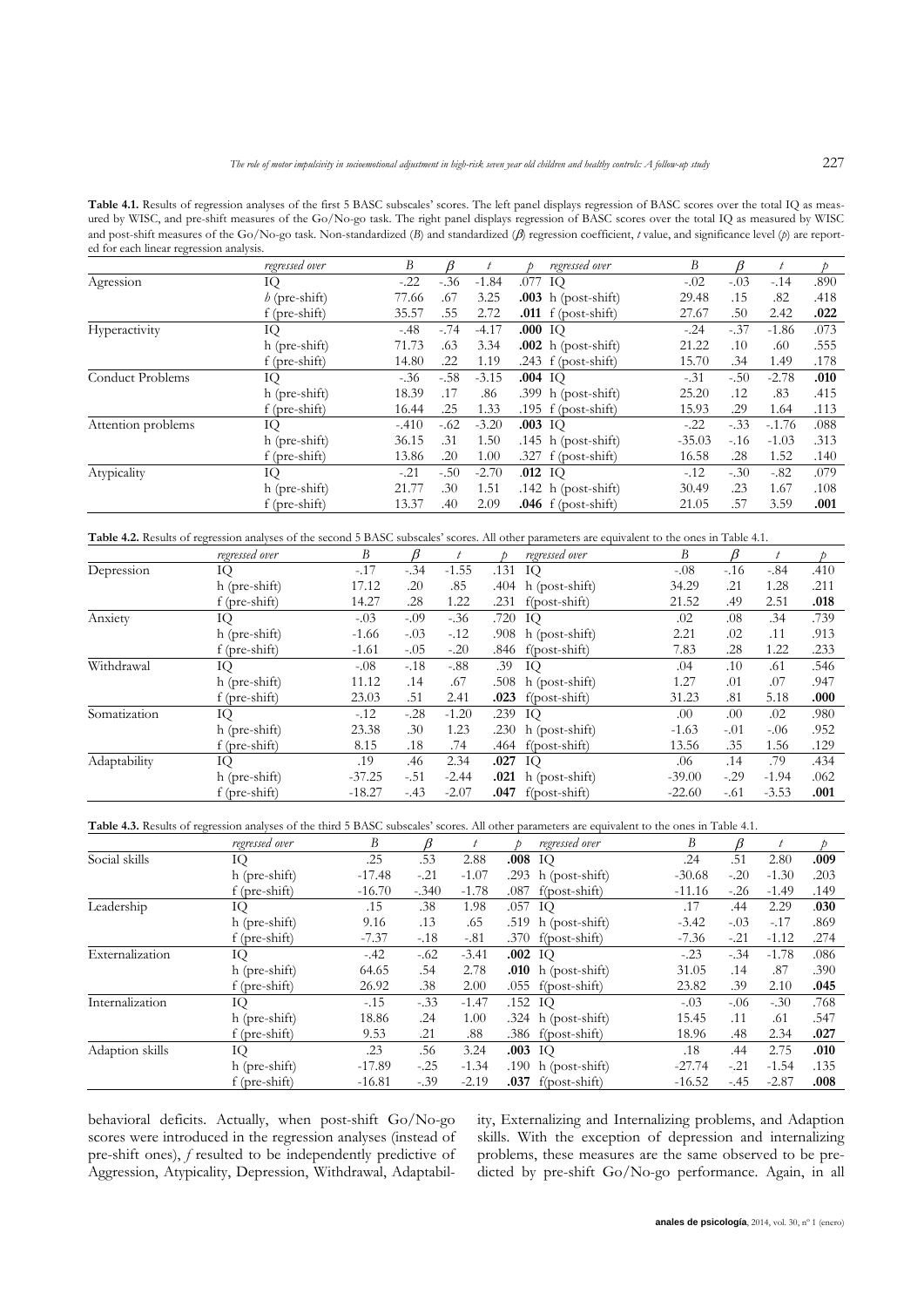cases, a higher false alarm rate predicted worse BASC scores. The hit rate, on the other hand, became (as expected) non-predictive of any BASC score.

In relation to this, it is important to note that these effects are independent of purely intellectual measures. Obviously, Total IQ predicted some dimensions of socioemotional adjustment. Hyperactivity, Conduct and Attention problems, Atypicality, Adaptability, Leadership, Social skills, and Adaption skills independently correlated with IQ in at least one of the two regression analyses. However, the match between these dimensions and the ones predicted by Go/No-go performance was quite loose. Externalization, aggression, withdrawal and, to a lesser degree, depression and internalization problems, were predicted by Go/No-go performance, but not by IQ. And the other way round, Conduct problems, attention problems, social skills and leadership were predicted by IQ, but not by Go/No-go performance. As we will discuss later, *Go/No-go seems to specifically predict those dimensions most directly related to impulse control and emotion regulation*.

On the other hand, although controlling for WISC measures (by using ANCOVA) eliminated all differences between HR children and controls (see previous section), including the same scores do not hamper predictive validity of Go/No-go measures in regression analyses when all children are considered together. Moreover, whereas hit rate is lower for HR children than for controls in one-factor ANOVAs, once WISC factors are controlled for, hit rate – in the same direction as false alarm rate –, is positively correlated with behavioral disturbances. In other words, the predictive value of Go/No-go measures is mostly independent of the differences found between groups.

## **General Discussion**

The HR children in our study keep on showing emotional and cognitive disturbances long after being released from any kind of special treatment or monitoring unit. All WISC scores are consistently lower in these children, and the prevalence of socioemotional adjustment problems is higher in most of the variables assessed. Poorer scores are also evident in a so-called motor impulsivity task (Go/No-go).

These results have important and straightforward practical implications. Given the clear statistical (although not necessarily clinical) significance of the differences between the two groups, and their permanence as late as after 7 years after birth, our results call the need to monitor HR children"s development even when symptoms of abnormal neurological development are not evident during the first months or years after birth. Rather likely, subtle abnormalities gain importance as the brain develops, and higher functions are assembled and coordinated with the critical participation of the most complex and richly connected areas of the brain (Aarnoudse-Moens et al., 2011; Beauchamp et al., 2011; Crove, Catroppa, Babl, & Anderson, 2013). However,

given the variety of etiologies that define high-risk, it is difficult to go beyond this conclusion by looking into betweengroups differences only.

Analyzing the pattern of correlations among the measures under study is crucial to understand the mechanisms by means of which socioemotional disturbances are linked to brain development. According to regression analyses, *purely intellectual variables, as measured by the WISC scale are insufficient to account for the variability seen in socioemotional adjustment*. The present work clearly identifies a neurocognitive marker than could be directly related to socioemotional adjustment. Previous works have administrated the Go/No-go task to measure impulsivity or lack of self-control both in older and younger individuals (e.g. Dougherty et al., 2003; Berlin & Bohlin, 2002; see Duckworth & Kern, 2011, for a review), and have shown that motor impulsivity tasks are more reliable indicators of impulsivity in daily life than other cognitive tasks (Spinella, 2004). However, the present study is the first to include healthy controls and HR children in a single sample, which has the advantage of introducing enough variability in the sample to boost the predictive value of the variables under study.

The main conclusion to be drawn from our results is that the Go/No-go task (once the variability accounted by global intellectual functioning is disregarded) is independently predictive of a subset of variables related to socioemotional problems, all of them directly related to impulse control, and emotional self-regulation. Only conduct problems, attention problems, somatization, anxiety, social skills, and leadership appear as independent of all pre- and post-shift Go/No-go measures. The absence of a linkage between the Go/No-go task and anxiety contrasts with previous reports (Arce & Santisteban, 2006; López-Villalobos, Serrano-Pintado, & Delgado-Sánchez-Mateos, 2004), although, very probably, anxiety and depression are only secondarily linked to other regulation problems evaluated here. Adaptability, Aggresion, Atypicality, Withdrawal, Externalizing problems, and Adaption skills, on the other hand, are strongly linked to, at least, two of the four Go/No-go indices (pre-shift *h* and *f*, and post-shift *h* and *f)*.

With regard to the validity of the BASC scale, it is important to note that the predictive value of Go/No-go performance is not equally high for all sub-scales. Crucially, false alarms and, in a lesser degree, hits, are predictive of externalizing problems and adaption skills (two of the composite scores) and the subscores related to them, but more weakly predictive of internalizing problems. In other words, in accordance with common idea of motor impulsivity, Go/No-go performance is neuropsychologically linked to positive signs of lack of behavioral control and emotion regulation, and, probably only in a deferred way, to mood and anxiety problems.

In general, false alarms *(f)* are more predictive of socioemotional problems than hits (*h*). However, taking hits into account is crucial to understand the meaning of Go/No-go performance. The customary interpretation of the failure to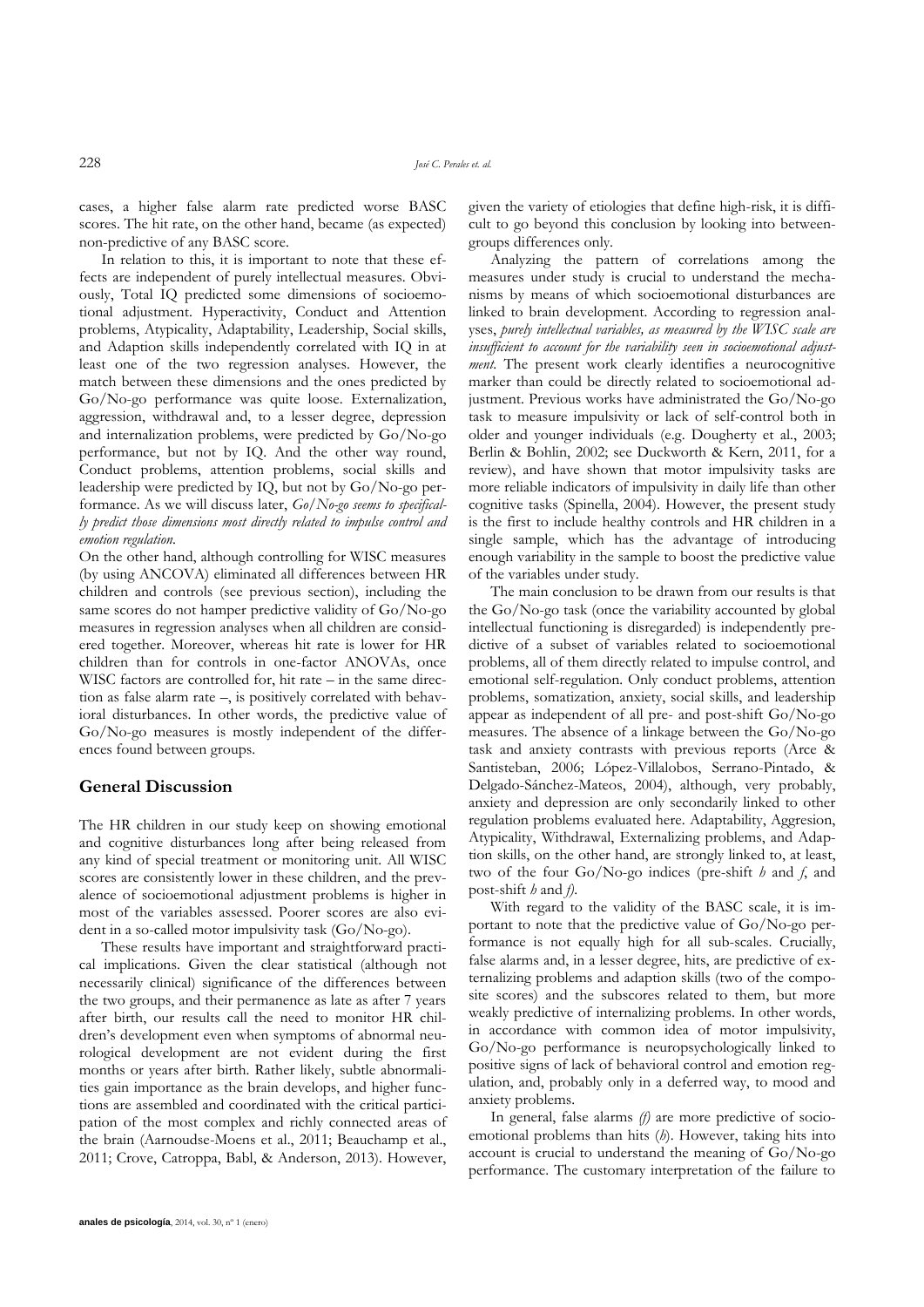perform at a normal level in the Go/No-go task is that some inhibitory process triggered by the No-go stimulus is absent or weak, which leads to disinhibition. In accordance with this, children have more difficulties to inhibit responses in the no-go stimulus, show higher levels of activation in posterior areas of the brain than adults, and show larger and more variable reaction times in false alarms (Ciesielski, Harris, & Cofer, 2004; Bunge, Dudukovic, Thomason, Vaidya, & Gabrieli, 2002). Our results, however, show a more complex picture: HR children not only show a higher false alarm rate, but also a lower hit rate, and longer latencies for hits, not only for false alarms. This between-groups difference is however explained away by covariates, which probably means that can be mostly accounted by a lack of discrimination due general cognitive development deficits. When the value of Go/No-go indices is however analyzed independently of group, these remain predicitive, but in a sense not completely compatible with the customary account. Not only false alarms (*f*) but also hit rates (*h*) are directly correlated with socioemotional disturbances, and, most importantly, both correlations are in the same direction. To put it in simple words, *socioemotional disturbances seem to be associated to a 'worse' performance in terms of false alarms, but to a 'better' performance in terms of hits* (see Perales et al., 2009; and Torres et al., 2013, for similar patterns of results in adults).

Our results are thus compatible with the existence of a double mechanism for motor inhibition (see De Jong, Coles, and Logan, 1995; although see also Band & Van Boxtel, 1999). One is selective and stimulus-dependent, and mostly corresponds to the one customarily hypothetized one; the second, however, is exerted both in Go and No-go trials and is responsible for retaining *any* response until the necessary conditions for releasing it are present. Disinhibition at this

#### **References**

- Aarnoudse-Moens, C. S. H., Weisglas-Kuperus, N., Duivenvoorden, H. J., Oosterlaan, J., & van Goudoever, J. B. (2013). Neonatal and parental predictors of executive function in very preterm children. *Acta Paediatrica, 102*, 282-286. DOI: 10.1111/apa.12101
- Aarnoudse-Moens, C. S. H., Duivenvoorden, H. J., Weisglas-Kuperus, N., van Goudoever, J. B., & Oosterlaan, J. (2011). The profile of executive function in very preterm children at 4 to 12 years. *Developmental Medicine and Child Neurology, 54,* 717-728. DOI: 10.1111/j.1469- 8749.2011.04150.x
- Arce, E., & Santiesteban, C. (2006). Impulsivity: a Review. *Psicothema, 18,* 213-220.
- Aron, A. R. (2007). The neural basis of inhibition in cognitive control. *The Neuroscientist, 13,* 214-228. DOI: 10.1177/1073858407299288
- Aylward, G. P. (2005). Neurodevelopmental outcomes of infants born prematurely. *Journal of Developmental and Behavioral Pediatrics, 26,* 717-728. DOI: 10.1097/00004703-200512000-00008
- Band, G. P. H., & Van Boxtel, G. J. M. (1999). Inhibitory motor control in stop paradigms: review and reinterpretation of neural mechanisms. Acta psychologica, 101(2), 179-211. DOI: 10.1016/S0001-6918(99)00005-0
- Bechara, A. (2002). The neurology of social cognition. *Brain, 125,* 1673-1675. DOI: 10.1093/brain/awf169
- Berlin, L., & Bohlin, G. (2002). Response inhibition, hyperactivity, and conduct problems among preschool children. *Journal of Clinical Child & Adolescent Psychology, 31,* 242 – 251. DOI:10.1207/S15374424JCCP3102\_09

level would be equivalent to lower the level of activation generated by the decision mechanism necessary to respond.

Although our explanation is still tentative, our data in children and adults are highly compatible. The difficulties of people with impulsive or inappropriate behavior probably originate at the level of decision-making and affect all decisions, not only those to be made in the presence of No-go stimuli, which explain why impulsive people actually show slower decisions than controls (Torres et al., 2013). Disinhibition then results from an attempt by the individual to reach an acceptable level of hits and shorter latencies, by lowering the level of non-selective control over response releasing. In fact, this non-specific disinhibition is more compatible with the vast array of socioemotional disturbances seen than specific stimulus-dependent disinhibition.

Obviously, the results of our single study must be taken cautiously. The recruiting procedure and the long follow-up necessarily impose a limit on the size of the available sample. This is especially important for regression analyses, and the possibility exists that new significant factors could emerge if larger samples were used. Further research is probably required.

**Acknowledgements.** The research described here has been supported by grants from the Spanish Ministry of Education and Science (PSI2009-13133) to the first author; by grants from the EU framework program (FOOD-CT-2005-007036) and the European Commission - DG Research, Directorate E - Life Sciences: biotechnology, agricultural and food research (FP7 KBBE-2007-1, Ref. 212652) to the second and sixth author, and by a grant from the Junta de Andalucía / Consejería de Ciencia y Tecnología (Nº Exp: PI-0416/2008) to the fifth author.

- Beauchamp, M., Catroppa, C., Godfrey, C., Morse, S., Rosenfeld, J. V., & Anderson, V. (2011). Selective changes in executive functioning ten years after severe childhood traumatic brain injury. *Developmental Neuropychology, 36,* 578-595. DOI: 10.1080/87565641.2011.555572
- Bunge, S. A., Dudukovic, N. M., Thomason, M. E., Vaidya, C. J., & Gabrieli, J. D. E. (2002). Immature frontal lobe contributions to cognitive control in children: Evidence from fMRI. *Neuron, 33,* 301-311. DOI: 10.1016/S0896-6273(01)00583-9
- Bunge, S. A., & Zelazo, D. P. (2006). A brain-based account of the development of rule use in childhood. *Current directions in Psychological Science, 15,* 118-121. DOI: 10.1111/j.0963-7214.2006.00419.x
- Calderon, J., Bonnet, D., Courtin, C., Concordet, S., Plumet, M-H., & Angeard, N. (2010). Executive functions and theory of mind in schoolaged children after neonatal corrective cardiac surgery for transposition of the great arteries. *Developmental Medicine and Child Neurology, 52,* 1139- 1144. DOI: 10.1111/j.1469-8749.2010.03735.x
- Chamberlain, S. R., & Sahakian, B. J. (2007). The neuropsychiatry of impulsivity. *Current Opinions in Psychiatry, 20,* 255-261.
- Chapman, A., Leung, D., Lynch, D., & Lynch, T. (2008). Impulsivity and emotion dysregulation in borderline personality disorder. Journal of personality disorders, 22, 148-164. DOI: 10.1521/pedi.2008.22.2.148
- Ciesielski, K., Harris, R., & Cofer, L. (2004). Posterior brain ERP patterns related to the go/no-go task in children. *Psychophysiolgy, 41,* 882-892. DOI: 10.1111/j.1469-8986.2004.00250.x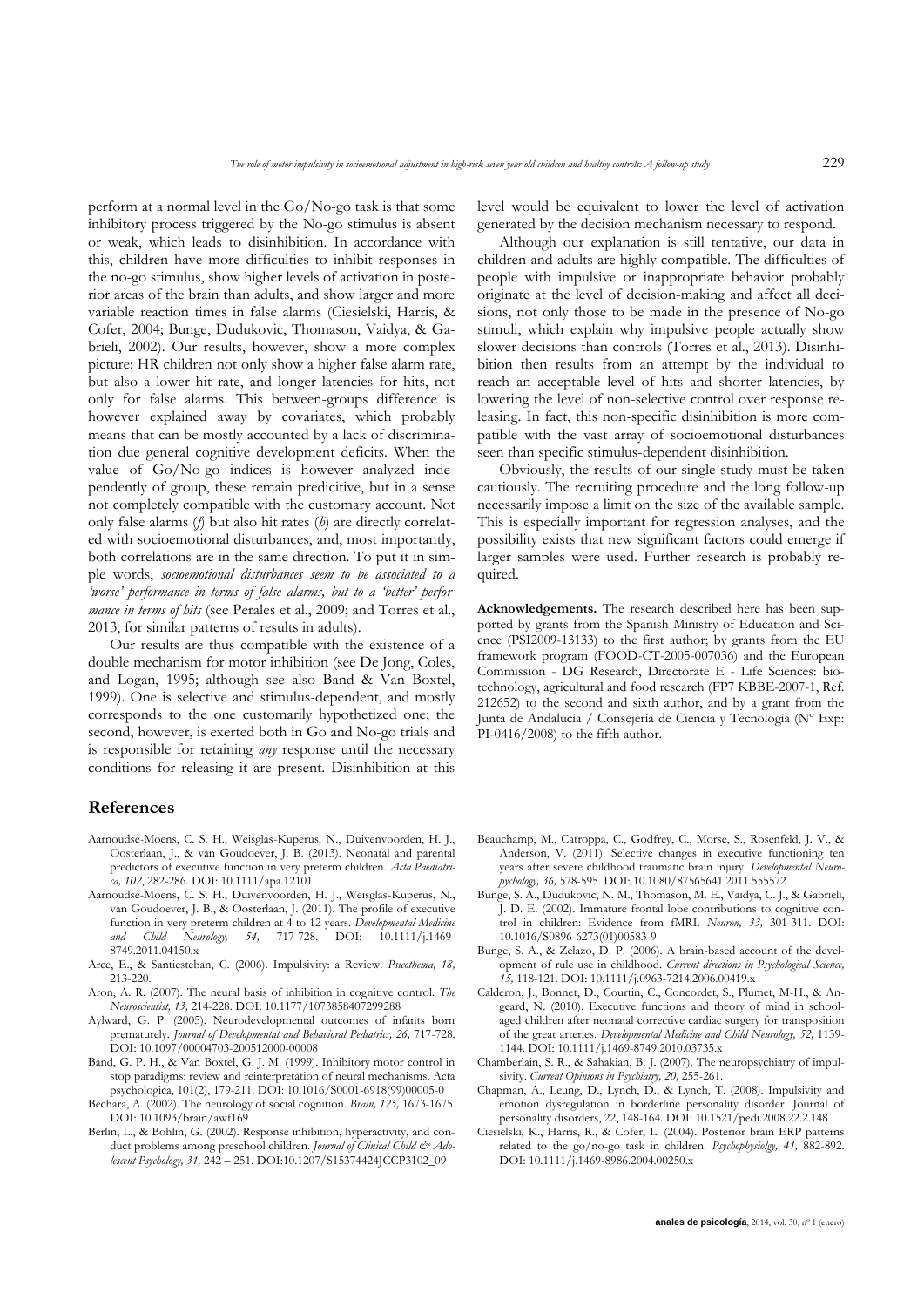- Counsell, S. J., Edwards, A. D., Chew, A. T., Anjari, M., Dyet, L. E., Srinivasan, L., et al. (2008). Specific relations between neurodevelopmental abilities and white matter microstructure in children born preterm. *Brain, 131,* 3201-3208. DOI: 10.1093/brain/awn268
- Crone, E. A., Wendelken, C., Donohue, S., van Leijenhorst, L., & Bunge, S. A. (2006). Neurocognitive development of the ability to manipulate information in working memory. *Proceedings of the National Academy of Sciences, 103,* 9315-9320. DOI: 10.1073/pnas.0510088103
- Crove, L. M., Catroppa, C., Babl, F. E., & Anderson, V. (2013). Executive function outcomes of children with traumatic brain injury sustained before three years. *Child Neuropsychology, 19,* 113-126. DOI: 10.1080/09297049.2011.651079
- De Jong, R., Coles, M. G., & Logan, G. D. (1995). Strategies and mechanisms in nonselective and selective inhibitory motor control. Journal of Experimental Psychology: Human Perception and Performance, 21(3), 498. DOI: 10.1037/0096-1523.21.3.498
- Diamond, A. (1998). Understanding the A-non B error: working memory versus reinforced response or active trace versus latent trace. *Developmental Science, 1,* 185-189.
- Donfrancesco, R., Mugnaini, D., & Dell"uomo, A. (2005). Cognitive impulsivity in specific learning disabilities. *European Child and Adolescent Psychiatry, 14,* 270-275. DOI: 10.1007/s00787-005-0472-9
- Dougherty, D. M., Bjork, J. M., Harper, R. A., Marsh, D. M., Moeller, F. G., Mathias, C. W., & Swann, A. C. (2003). Behavioral impulsivity paradigms: a comparison in hospitalized adolescents with disruptive behavior disorders. *Journal of Child Psychology & Psychiatry & Allied Disciplines, 44,* 1145-1157. DOI: 10.1111/1469-7610.00197
- Duckworth, A. L., & Kern, M. L. (2011). A meta-analysis of the convergent validity of self-control measures. *Journal of Research in Personality, 45,* 259- 268. DOI:10.1016/j.jrp.2011.02.004
- Eisenberg, N., Smith, C. L., & Spinrad, T. L. (2011). Effortful control: Relations with emotion regulation, adjustment and socialization in childhood. In K. D. Vohs, & R. F. Baumeister (Eds.), *Handbook of selfregulation: Research, theory and applications.* (2nd ed. pp. 263-283). NY: Guilford.
- Fernández-Serrano, M. J., Perales, J. C., Moreno-López, L., Pérez-García, M., & Verdejo-García, A. (2012). Neuropsychological profiling of impulsivity and compulsivity in cocaine-dependent individuals. *Psychopharmachology, 219,* 673-683. DOI: 10.1007/s00213-011-2485-z
- Garavan, H., Ross. T. J., Murphy, K., Roche, R. A. P., & Stein, E. A. (2002). Dissociable executive functions in the dynamic control of behavior: Inhibition, Error Detection, and Correction. *NeuroImage, 4,* 1820-1829. DOI: 10.1006/nimg.2002.1326
- Happé, F., Booth, R., Charlton, R., & Hughes, C. (2006). Executive function deficits in autism spectrum disorders and attention-deficit/hyperactivity disorder: Examining profiles across domains and ages. *Brain and cognition, 61,* 25-39. DOI: 10.1016/j.bandc.2006.03.004
- Hongwanishkul, D., Happaney, K. R., Lee, W. S. C., & Zelazo, P. D. (2005). Assessment of hot and cool executive function in young children: Agerelated changes and individual differences. *Developmental Neuropsychology, 28,* 617-644. DOI: 10.1207/s15326942dn2802\_4
- Johnson, M. H. (2000). Functional brain development in infants: elements of an interactive specialization framework. *Child Development, 71,* 75-81. DOI: 10.1111/1467-8624.00120
- Kockler, T., & Stanford, M. (2008). Using a clinically aggressive sample to examine the association between impulsivity, executive functioning, and verbal learning and memory. *Archives of clinical neuropsychology, 23,* 165- 173. DOI: 10.1016/j.acn.2007.10.006
- Levin, H. S., & Hanten, G. (2005). Executive functions after traumatic brain injury in children. *Pediatric Neurology, 33,* 79-93. DOI: 10.1016/j.pediatrneurol.2005.02.002
- López-Villalobos, J.A., Serrano-Pintado, I. & Delgado-Sánchez-Mateos, J. (2004). Trastorno por déficit de atención con hiperactividad: comorbilidad con trastornos depresivos y ansiedad. (Attention deficit and hyperactivity disorder: comorbility with depression and anxiety disorders). *Psicothema, 16,* 402-407.
- Muñoz, J. M., Carreras, M. R., & Braza, P. (2004). Aproximación al estudio de las actitudes y estrategias de pensamiento social y su relación con los comportamientos disruptivos en el aula en la educación secundaria. *Anales de Psicología, 20* (1), 81-91.
- Perales, J. C., Verdejo-García, A., Moya, M., Lozano, O., & Pérez-García, M. (2009). Bright and dark sides of impulsivity: Performance of women with high and low trait impulsivity on neuropsychological tasks. *Journal of Clinical and Experimental Neuropsychology, 31,* 927-944. DOI: 10.1080/13803390902758793
- Pérez-López, J. & Brito de la Nuez, A. G. (2004). *Manual de atención temprana.* Madrid: Pirámide.
- Pihet, S., Suter, M., Halfon, O., & Stephan, P. (2012). Profile of male adolescents with conduct disorder on intellectual efficacy, cognitive flexibility, cognitive coping, impulsivity and alexithymia: a comparison with highrisk controls. *European Journal of Psychiatry, 26,* 215-226. DOI: 10.4321/S0213-61632012000400001
- Posner, M. I., Rothbart, M. K., Sheese, B. E., Voelker, P. (2012). Control networks and neuromodulators of early development. *Developmental Psychology, 48,* 827-835. DOI: 10.1037/a0025530
- Reynolds, C. R., & Kamphaus, R. W. (1992). *Behavior Assessment System for Children: Manual.* Circle Pines, MN: American Guidance. [Spanish version: Reynolds, C. R., & Kamphaus, R. W. (2004). *Sistema de Evaluación de la Conducta en Niños y Adolescentes*. Madrid: TEA Ediciones].
- Reynolds, B., Ortengren, A., Richards, J., & De Wit, H. (2006). Dimensions of impulsive behavior: personality and behavioral measures. *Personality and individual differences, 40,* 305-315. DOI: 10.1016/j.paid.2005.03.024
- Roberts, A. C., Robbins, T. W., & Weiskrantz, L. (1998). *The prefrontal cortex: executive and cognitive functions*. New York, Oxford University Press.
- Robles, M. C., Poo, M. P., & Poch, M. L. (2008). Atención temprana: recursos y pautas de intervención en niños de riesgo o con retrasos del desarrollo (Early intervention: resources and principles of intervention in high-risk children). In J. Narbona & C. Casas (Eds.), *Neurología: Protocolos Diagnóstico-Terapéuticos de la Asociación Española de Pediatría.* Madrid, Asociación Española de Pediatría - Neurología Pediátrica.
- Romer, D., Betancourt, L., Giannetta, J. M., Brodsky, N. L., Farah, M., & Hurt, H. (2009). Executive cognitive functions and impulsivity as correlates of risk taking and problem behavior in preadolescents. *Neuropsychologia, 47,* 2916-2926. DOI: 10.1016/j.neuropsychologia.2009.06.019
- Roussotte, F. F., Rudie, J. D., Smith, L., O"Connor, M. J., Bookheimer, S. Y., Narr, K. L., & Sowell, E. R. (2012). Frontrostriatal connectivity in children during working memory and the effects of prenatal methanphetamine, alcohol, and polydrug exposure. Developmental Neuroscience, 34, 43-57. DOI: 10.1159/000336242
- Rubia, K., Smith, A., & Taylor, E. (2007). Performance of children with Attention déficit hyperactivity disorder (ADHD) on a test battery of impulsiveness. *Child Neuropsychology, 13*, 276-304. DOI: 10.1080/09297040600770761
- Rueda, M. R., Checa, P., & Rothbart, M. K. (2010). Contributions of attentional control to socioemotional and academic development. *Early Education and Development, 21,* 744-764. DOI: 10.1080/10409289.2010.510055
- Rueda, M. R., & Paz-Alonso, P. M. (2013). *Executive function and emotional development*. In *Encyclopedia on Early Childhood Development*. Centre of Excellence for Early Childhood Development and the Strategic Cluster on Early Child Development (Retrieved from www.childencyclopedia.com/en-ca/home.html).
- Sastre-Riba, S., Merino-Montero, N., & Poch-Olivé, M.L. (2007). Formatos interactivos y funciones ejecutivas en el desarrollo temprano (*Interactive formats and executive functions in early development)*. *Revista de Neurología, 44*, 61-65.
- Sastre-Riba, S. (2006). Condiciones tempranas del desarrollo y el aprendizaje: el papel de las funciones ejecutivas. (*Early conditions of development and learning: the role of exective functions)*. *Revista de Neurología, 42*, 143-151.
- Semrud-Clikeman, M., Pliszka, S., & Liotti, M. (2008). Executive functioning in children with attention-deficit/hyperactivity disorder: Combined type with and without a stimulant medication history. *Neuropsychology, 22,* 329-340. DOI: 10.1037/0894-4105.22.3.329
- Shin, M. S., Choi, H., Kim, H., Hwang, J. W., Kim, B. N., & Cho, S. C. (2008). A study of neuropsychological deficit in children with obsessivecompulsive disorder. *European Psychiatry, 29,* 1-9. DOI: 10.1016/j.eurpsy.2008.03.010
- Simmonds, D., Pekar, J., & Mostofsky, S. H. (2008). Meta-analysis of Go/no-go tasks demostrating that fMRI activation associated with re-